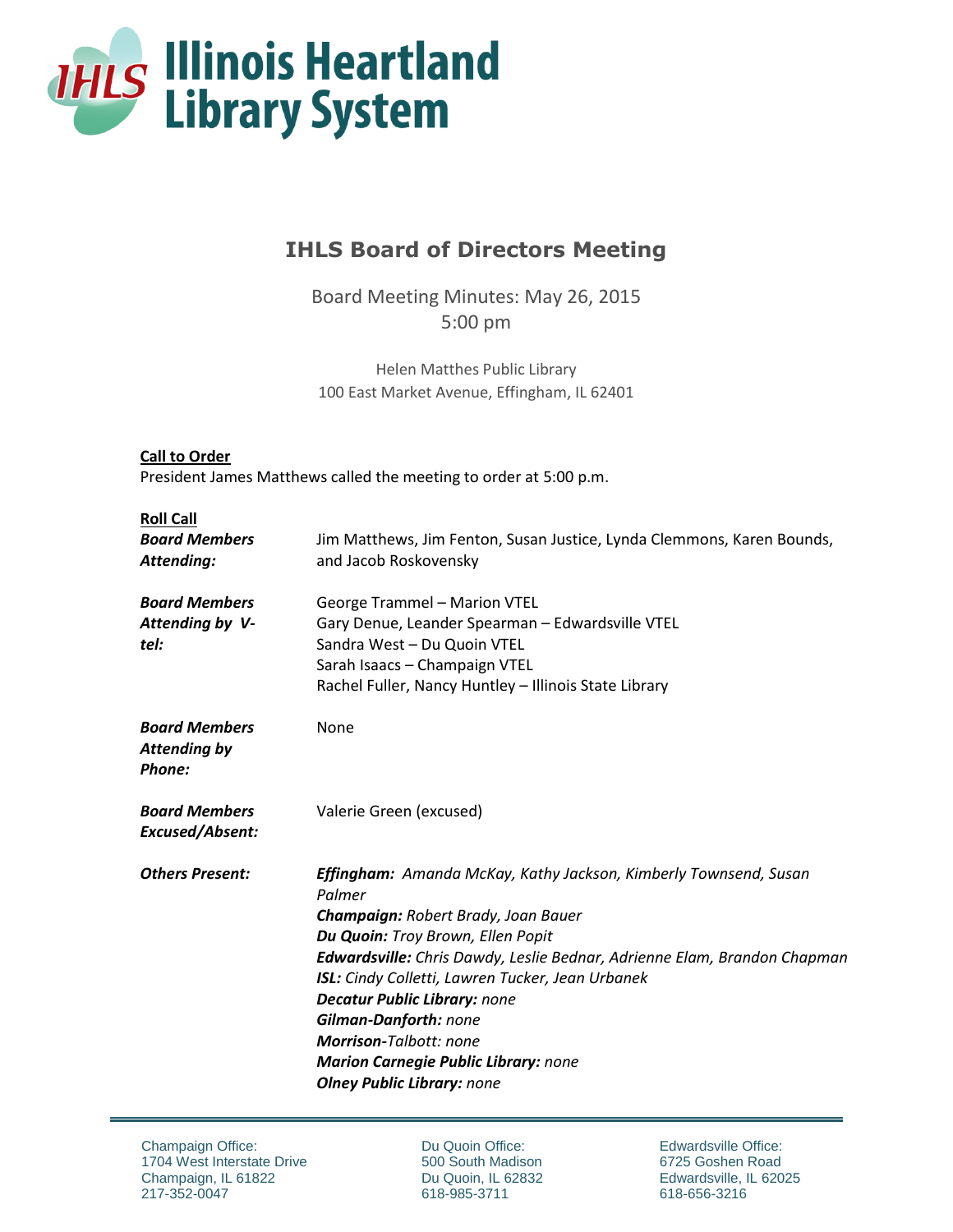

# **Consent Agenda**

 Motion to approve the April 28, 2015 minutes: Motion to approve by Jim Fenton, seconded by Susan Justice. Motion passed by unanimous roll call vote.

# **Approval of Bills:**

 Finance committee discussed in their meeting. Motion to approve by Sandra West, seconded by Jim Matthews. Approved unanimously by roll call vote.

# **Financial Report**:

 $\bullet$  May 7<sup>th</sup> received additional allocations. Motion to approve by Jacob Roskovensky, seconded by Gary Denue. Approved unanimously by roll call vote.

**FOIA**: NA

# **Communication**: NA

# **Board Elections**: Amanda McKay reported.

25% of members voted in this election and elected as directors:

- Alayna Davies-Smith (O'Fallon School District #90) School Library Representative
- Noelle Swanson (Iroquois County Community Unit School District #9 (Watseka)) School Library Representative
- Geoffrey W. Bant (Urbana Free Library) Public Library Trustee Representative
- Charlene Topel (Helen Matthes Public Library (Effingham)) Public Library Trustee Representative
- Tina Hubert (Six Mile Regional Library District (Granite City)) Public Library Representative

Would like to improve member participation next year. Suggest that we begin the nomination committee process in January next year.

Jacob Roskovensky motioned to approve election results, Susan Justice seconded. Approved by roll call vote.

# **Staff Report:**

Presented in attachment M. Jacob Roskovensky motioned to approve, seconded by Sandra West. Approved by roll call vote.

# **ISL:**

Lawren Tucker presented:

- Small Public Library Management Institute (SPLMI) begins May 31. Glad to present this necessary training.
- Application for FY2016 grant is being processed. No news yet regarding budget negotiations.

# **Committee Reports:**

Finance – Upcoming audit. RFP to be sent to several accounting firms. Auditors will begin their work in August.

Du Quoin Office: 500 South Madison Du Quoin, IL 62832 618-985-3711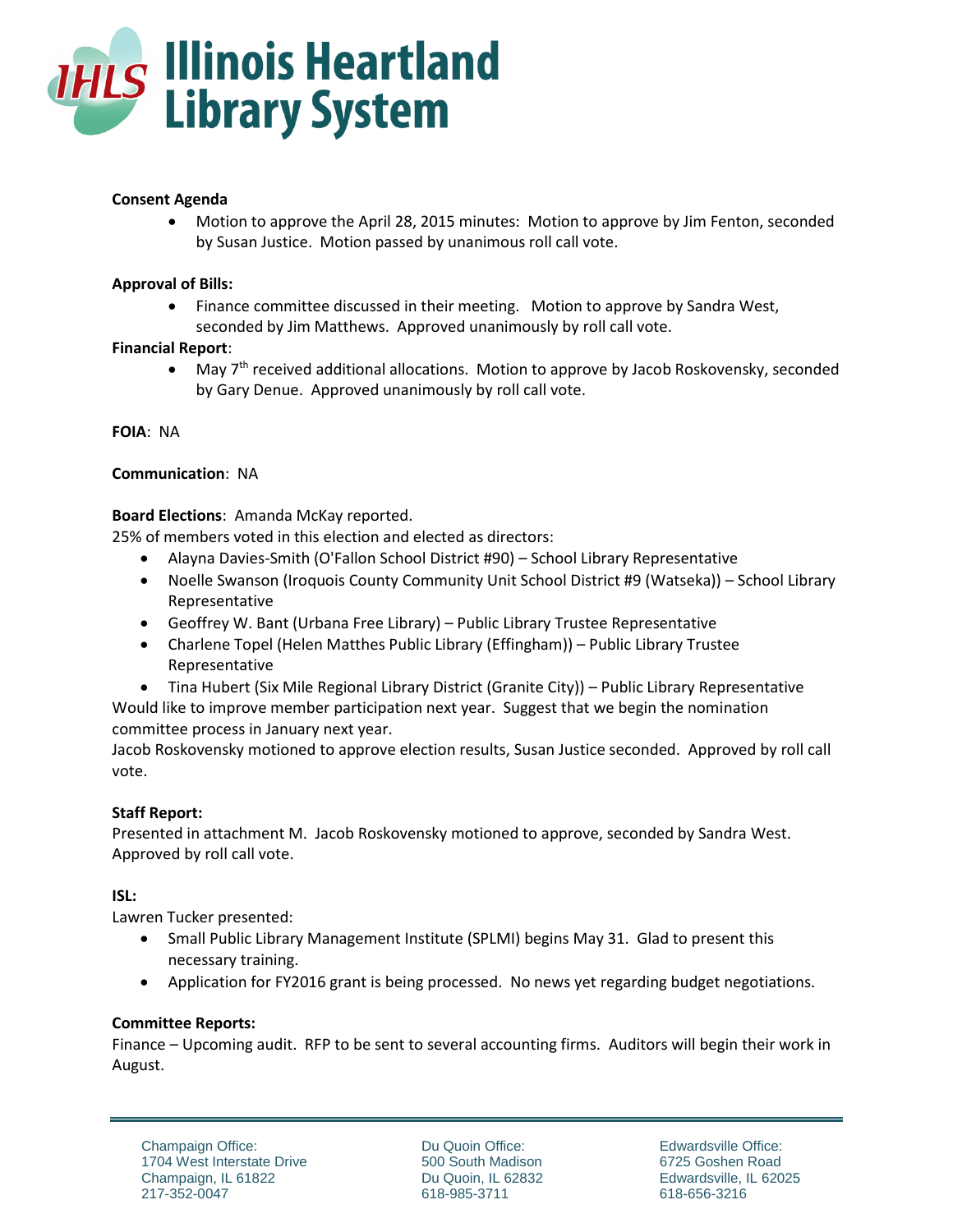

# **Unfinished Business:**

- Review of closed session minutes will need to put forth written minutes for those taken out of closed status. In June you will see a copy of the closed session's minutes that are recommended to open and recommendation for those to stay closed. We will vote at that time.
- **•** Required Citations Attachment  $N Th$ e Executive Committee met last week and suggested that Board members start the citation review in June. The committee has volunteered to present as follows:
	- o Susan Justice and Lynda Clemmons ADA
	- o George Trammel Labor Relations Act
	- o Sandy West and Sarah Isaac Illinois Human Rights Act
	- o Leander Spearman Public Officers Prohibited actives
	- o Jim Fenton Local Records
	- o Gary DeNue Ethics Act.

#### **New Business:**

#### **Employee Health Insurance**:

Kathy Jackson covered the Health Insurance presentation, and provided her recommendations. Attachment O. Jacob Roskovensky motioned to accept the recommendations for the new insurance plan, Jim Fenton seconded. Motion was passed by roll call vote.

Insurance representative will come out and talk to the staff on Monday.

# **Personnel Code Update**:

Kathy Jackson presented Personnel Committee suggestions.

- Adverse weather suggestion is to pay scheduled part timers on building closure dates.
- Comp time vs Bonus time exempt employees stay the same. Nonexempt employees will be paid for comp time.

Karen Bounds moved to approve committee recommendations, Lynda Clemmons seconded, approved by roll call vote.

# **Online Auction Process - Susan Palmer**

- Working on online process and waiting on approval from Greg McCormick (Illinois State Library) – Attachment Q.
- Follow up: Susan P. will check on the possible use of credit cards for purchases, and the ability to see more pictures.

# **IHLS Operations Committee:**

Jim Matthews discussed the importance of operations and that it is not represented in any committees. Recommendations:

Add Operations to the Facilities committee

Du Quoin Office: 500 South Madison Du Quoin, IL 62832 618-985-3711

Edwardsville Office: 6725 Goshen Road Edwardsville, IL 62025 618-656-3216